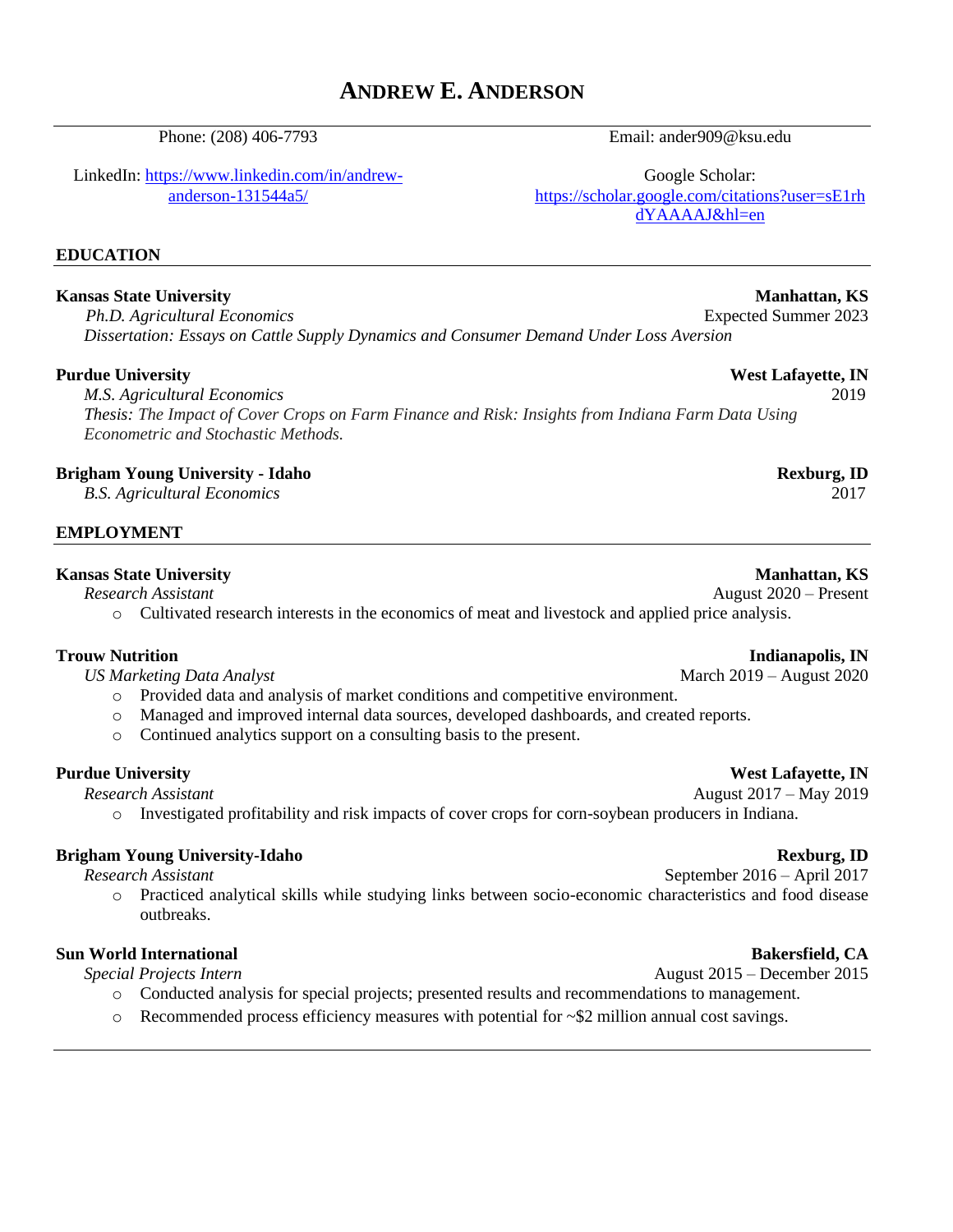### **RESEARCH & EXTENSION**

#### *Primary Research Interests*

Food and Agricultural Marketing, Economics of Agricultural Production, Consumer Demand Analysis, Applied Price Analysis, Applied Econometrics, Economics of Risk and Uncertainty, Applied Industrial Organization

#### *Peer Reviewed Journal Articles*

**Anderson, A. E.**, Hammac W. A., Stott, D. E., & Tyner, W. E. (2020). *An Analysis of Yield Variation Under Soil Conservation Practices.* Journal of Soil and Water Conservation. 75(1): 103-111, doi: 10.2489/jswc.75.1.103

#### *Thesis & Dissertation*

**Anderson, A.** (2019). *The Impact of Cover Crops on Farm Finance and Risk: Insights from Indiana Farm Data Using Econometric and Stochastic Methods.* MS Thesis, Department of Agricultural Economics, Purdue University, West Lafayette, Indiana

#### *Working Papers*

- **Anderson, A. E.**, Tonsor, G. T., Xia, T. (2022). *Reference Price Effects and Loss Aversion for Meat and Alternative Proteins*. Manuscript in preparation.
- **Anderson, A. E.**, Tonsor, G. T., Schroeder, T. C., Hefley, T. (2022). *Impact of Futures Volatility on Cash Price Discovery for Feeder Cattle*. Manuscript in preparation.
- **Anderson, A. E.**, Tonsor, G. T., Bachmeier, L. J. (2022). *Impact of Slaughter Capacity Utilization on The Value of Cattle and Beef*. Manuscript in preparation.
- **Anderson, A. E.**, Tonsor, G. T., (2022). *Dynamic Model of Cattle Supply Under Uncertainty*. Manuscript in preparation.

#### *Extension Articles*

Luke, J. R., **Anderson, A. E.**, Tonsor, G. T. (2022). *An Updated Evaluation of the U.S. Cattle Cycle*. AgManager. https://www.agmanager.info/livestock-meat/production-economics/updated-evaluation-us-cattle-cycle.

#### *Other Papers*

- **Anderson, A. E.**, Barrus, D. (2017). *A Study of Foodborne Illness*. Unpublished Manuscript. Department of Economics, Brigham Young University-Idaho, Rexburg, Idaho.
- **Anderson, A. E.** (2017). *Price Transmission and Collusion: The Case of the US Beef Packing Industry.* Unpublished Manuscript. Department of Agricultural Economics, Purdue University, West Lafayette, Indiana.

#### **PRESENTATIONS**

#### *Conference Presentations*

**Anderson, A. E.**, Tonsor, G. T., (2022, April 25-26). *Impact of Slaughter Capacity Utilization on The Value of Cattle and Beef*. [Selected Paper]. NCCC-134 Conference on Applied Commodity Price Analysis, Forecasting, and Market Risk Management, Saint Louis, Missouri. [URL]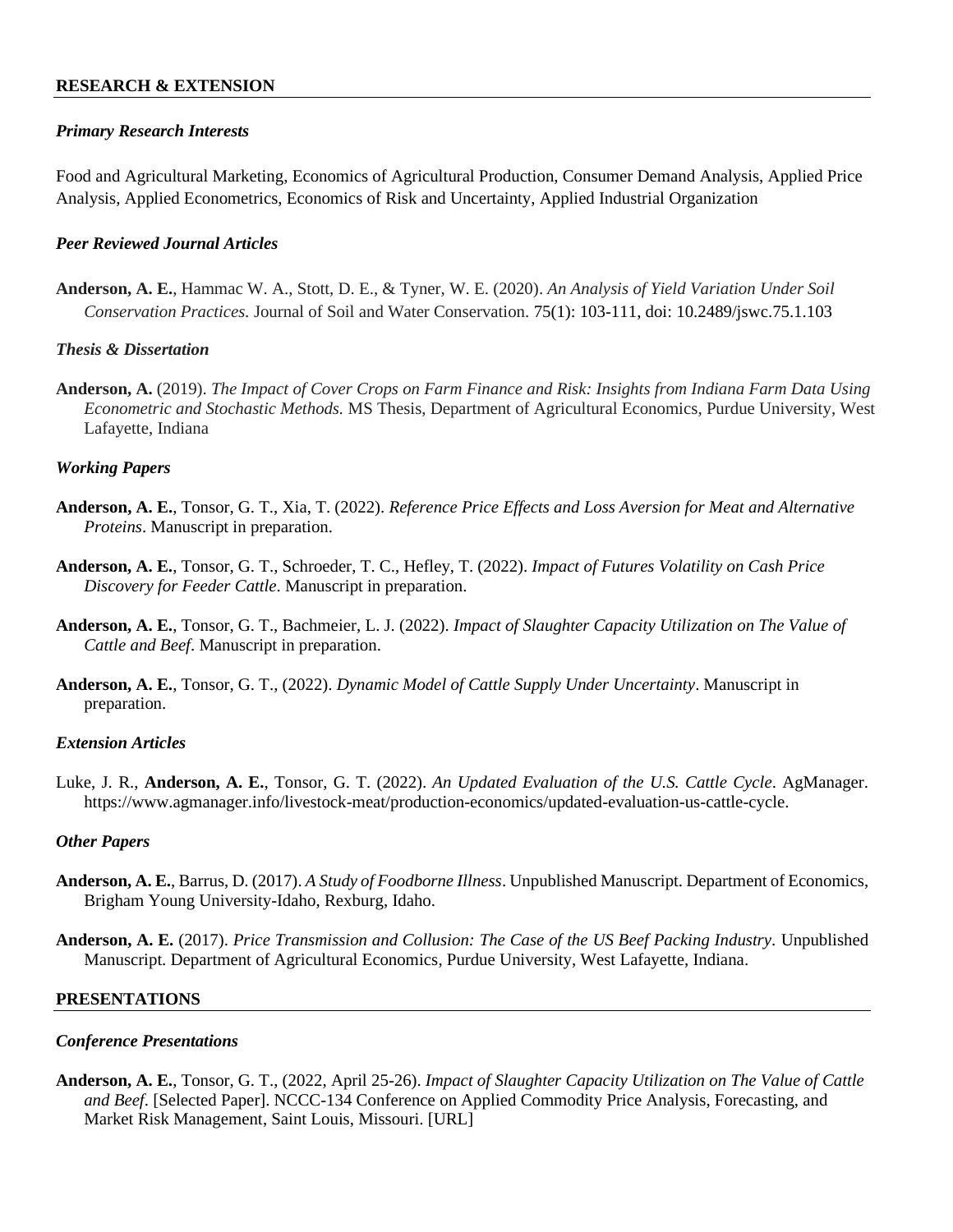**Anderson, A. E.**, Tonsor, G. T., Schroeder, T. C., Hefley, T. (2021, August 1-3). *Impact of Futures Volatility on Cash Price Discovery for Feeder Cattle*. [Selected Paper]. Annual Meetings of the Agricultural and Applied Economics Association, Austin, Texas. https://ageconsearch.umn.edu/record/312906?ln=en

### *Other Presentations*

- **Anderson, A. E.**, Tonsor, G. T., (2022, April 1). *Impact of Slaughter Capacity Utilization on The Value of Cattle and Beef*. [Invited Presentation]. Graduate Student Section—Agricultural and Applied Economics Association, Webinar
- **Anderson, A. E.**, Tonsor, G. T., Schroeder, T. C., Hefley, T. (2021, August 19-20). *Impact of Futures Volatility on Cash Price Discovery for Feeder Cattle*. [Invited Presentation]. Kansas State University Risk and Profit Conference, Manhattan, Kansas. https://agmanager.info/events/risk-and-profit-conference/previous-conferenceproceedings/2021-risk-and-profit-conference-11
- **Anderson, A. E.**, (2019, July). *The Impact of Cover Crops on Farm Finance and Risk: Insights from Indiana Farm Data Using Econometric and Stochastic Methods.* [M.S. Thesis Defense]. Department of Agricultural Economics, Purdue University, West Lafayette, Indiana.
- **Anderson, A. E.**, (2018, June). *Price Transmission and Collusion: The Case of the US Beef Industry.* [Research Presentation]. USDA-Economic Research Service Ag Scholars program, Washington DC.
- **Anderson, A. E.**, (2017, July). *Price Transmission and Collusion: The Case of the US Beef Industry.* [Selected Paper]. Brigham Young University-Idaho Research and Creative Works Conference, Rexburg, Idaho.

# **TEACHING & MENTORING**

### **Kansas State University**

*Teaching Assistant–AGEC 501 Data Analysis and Optimization* o Several in-class lectures, weekly tutoring, and grading. *Instructor—AGEC 115 Introduction to Microsoft Excel*

o Fall 2022 semester

### **Brigham Young University-Idaho**

*Teaching Assistant—ECON 151 Principles of Macroeconomics*

*Mathematics Tutor—MATH 100A Arithmetic, MATH 100B Beginning Algebra, MATH 101 Intermediate Algebra, MATH 108 Math for the Real World, MATH 109 Precalculus, MATH 110 College Algebra, MATH 111 Trigonometry, MATH 112 Calculus I, MATH 113 Calculus II, MATH 214 Multivariate Calculus, MATH 221 Statistics.*

o Personal one-on-one tutoring and mentoring for remedial students (100-101); Math Lab staff for other courses (108-221).

### **VOLUNTEER EXPERIENCE**

### **Vice-President**

*Graduate Students in Agricultural Economics at Kansas State University*

- o Served as president of the GSAE-Case Study Club
- o Served as representative to Graduate Student Council

# **Journal of Soil and Water Conservation**

o Reviewed articles relating to the economics of cover crops.